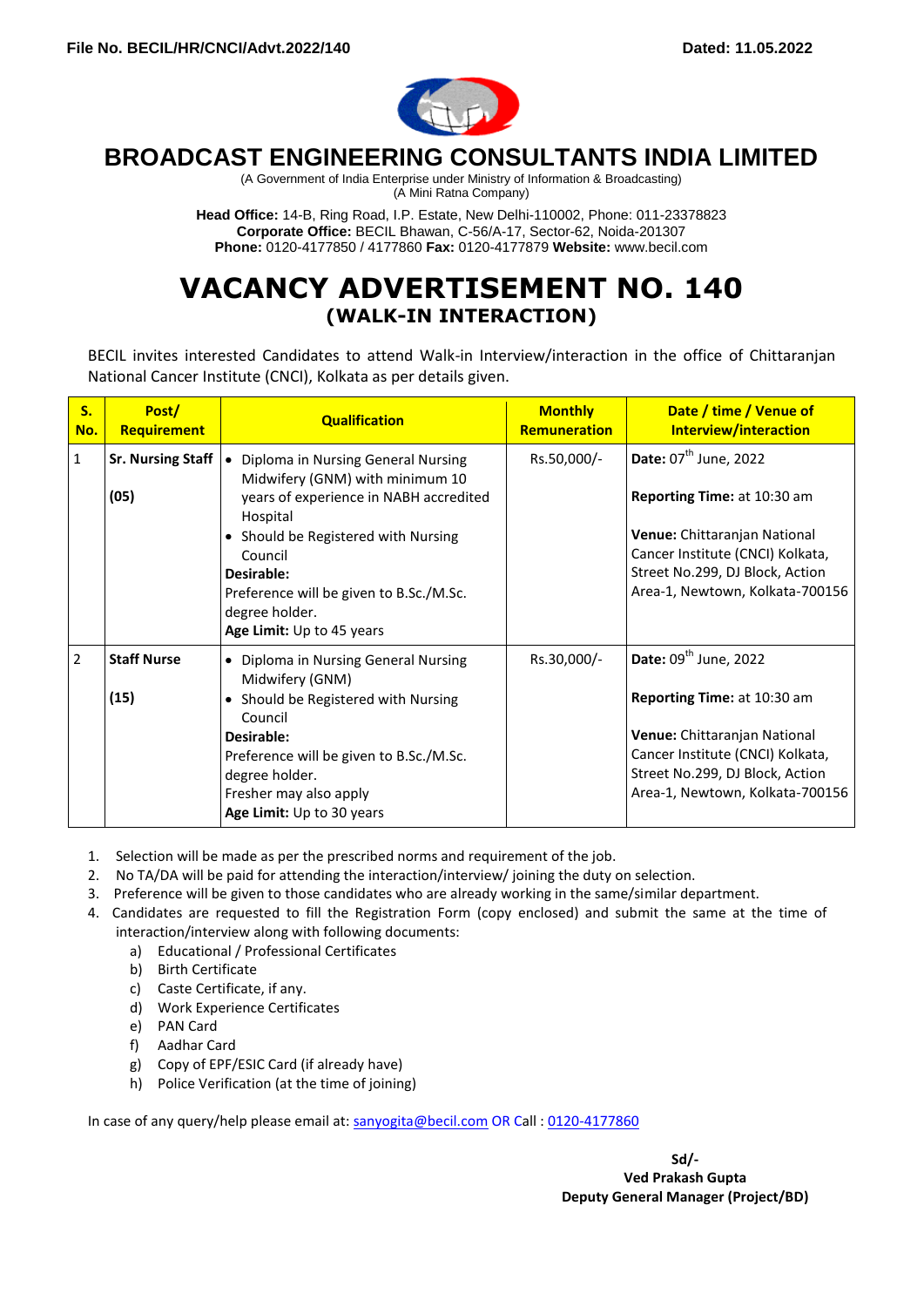**For office Use: Reg. No. \_\_\_\_\_\_\_\_\_\_\_\_\_ Dated: \_\_\_\_\_\_\_\_\_\_\_\_\_\_\_ Fee: \_\_\_\_\_\_\_\_\_\_\_\_\_**

| 1.<br>2.       |                                                                                                                                                                                                                                                                                          | <b>BROADCAST ENGINEERING CONSULTANTS INDIA LTD</b><br>Corporate Office: BECIL Bhawan, C-56, A/17, Sector-62, Noida - 201307 Uttar Pradesh<br>Name - Mr. / Mrs. / Miss. (Please tick the appropriate) | Head Office: 14-B, Ring Road, I.P. Estate, New Delhi-110002<br>Tel: +91(11) 23378823-25, Fax No. +91(11) 23379885<br>Tel: 0120-4177850 Fax: 0120-4177879<br>E_Mail: contactus@becil.com<br>(REGISTRATION FORM)<br>(PLEASE FILL THIS FORM IN CAPITAL LETTERS ONLY)<br>Important: Please read the advertisement carefully before filling this form) | (A Govt. of India Enterprise) | Website: www.becil.com |                  | Please attach<br>recent<br>passport size<br>photograph |
|----------------|------------------------------------------------------------------------------------------------------------------------------------------------------------------------------------------------------------------------------------------------------------------------------------------|------------------------------------------------------------------------------------------------------------------------------------------------------------------------------------------------------|---------------------------------------------------------------------------------------------------------------------------------------------------------------------------------------------------------------------------------------------------------------------------------------------------------------------------------------------------|-------------------------------|------------------------|------------------|--------------------------------------------------------|
|                | <b>First Name</b>                                                                                                                                                                                                                                                                        |                                                                                                                                                                                                      | <b>Middle Name</b>                                                                                                                                                                                                                                                                                                                                |                               |                        | <b>Last Name</b> |                                                        |
| 3.             | <b>Father's Name:</b>                                                                                                                                                                                                                                                                    |                                                                                                                                                                                                      |                                                                                                                                                                                                                                                                                                                                                   |                               |                        |                  |                                                        |
|                |                                                                                                                                                                                                                                                                                          |                                                                                                                                                                                                      |                                                                                                                                                                                                                                                                                                                                                   |                               |                        |                  |                                                        |
|                |                                                                                                                                                                                                                                                                                          |                                                                                                                                                                                                      |                                                                                                                                                                                                                                                                                                                                                   |                               |                        |                  |                                                        |
| 4.             | Date of Birth:                                                                                                                                                                                                                                                                           | Day                                                                                                                                                                                                  | <b>Month</b>                                                                                                                                                                                                                                                                                                                                      |                               | Year                   |                  |                                                        |
| 5.             |                                                                                                                                                                                                                                                                                          | Universal Account Number (UAN) or Previous PF Member ID (if any):                                                                                                                                    |                                                                                                                                                                                                                                                                                                                                                   |                               |                        |                  |                                                        |
|                | <b>UAN No.</b>                                                                                                                                                                                                                                                                           |                                                                                                                                                                                                      |                                                                                                                                                                                                                                                                                                                                                   |                               |                        |                  |                                                        |
|                |                                                                                                                                                                                                                                                                                          |                                                                                                                                                                                                      |                                                                                                                                                                                                                                                                                                                                                   | <b>OR</b>                     |                        |                  |                                                        |
|                |                                                                                                                                                                                                                                                                                          |                                                                                                                                                                                                      |                                                                                                                                                                                                                                                                                                                                                   |                               |                        |                  |                                                        |
|                | <b>Previous PF</b><br><b>Member ID</b>                                                                                                                                                                                                                                                   | <b>Region Code</b>                                                                                                                                                                                   | <b>Office Code</b>                                                                                                                                                                                                                                                                                                                                | <b>Establishment ID</b>       |                        | <b>Extension</b> | <b>Account No.</b>                                     |
| 6.<br>7.<br>8. | Employee State Insurance No. (if any)<br>PAN No. (compulsory)<br>Aadhar No. (compulsory)<br>$\Box$ sт<br>$\Box$ PH<br>$\Box$ General $\Box$<br>$\Box$ sc<br>$\overline{\phantom{0}}$<br><b>OBC</b><br>Other<br>9. Category:<br><b>Unmarried</b><br><b>Married</b><br>10. Marital Status: |                                                                                                                                                                                                      |                                                                                                                                                                                                                                                                                                                                                   |                               |                        |                  |                                                        |
|                |                                                                                                                                                                                                                                                                                          |                                                                                                                                                                                                      |                                                                                                                                                                                                                                                                                                                                                   |                               |                        |                  |                                                        |
|                | 13. Contact Details:                                                                                                                                                                                                                                                                     |                                                                                                                                                                                                      |                                                                                                                                                                                                                                                                                                                                                   |                               |                        |                  |                                                        |
|                |                                                                                                                                                                                                                                                                                          |                                                                                                                                                                                                      |                                                                                                                                                                                                                                                                                                                                                   |                               |                        |                  |                                                        |
|                | <b>PERMANENT ADDRESS</b>                                                                                                                                                                                                                                                                 |                                                                                                                                                                                                      |                                                                                                                                                                                                                                                                                                                                                   | <b>PRESENT ADDRESS</b>        |                        |                  |                                                        |
|                | <b>HOUSE NO.</b>                                                                                                                                                                                                                                                                         |                                                                                                                                                                                                      |                                                                                                                                                                                                                                                                                                                                                   | <b>HOUSE NO.</b>              |                        |                  |                                                        |
|                |                                                                                                                                                                                                                                                                                          |                                                                                                                                                                                                      |                                                                                                                                                                                                                                                                                                                                                   |                               |                        |                  |                                                        |
|                |                                                                                                                                                                                                                                                                                          |                                                                                                                                                                                                      |                                                                                                                                                                                                                                                                                                                                                   |                               |                        |                  |                                                        |
|                |                                                                                                                                                                                                                                                                                          |                                                                                                                                                                                                      |                                                                                                                                                                                                                                                                                                                                                   |                               |                        |                  |                                                        |
| CITY:          |                                                                                                                                                                                                                                                                                          |                                                                                                                                                                                                      |                                                                                                                                                                                                                                                                                                                                                   | CITY:                         |                        |                  |                                                        |
|                | STATE:                                                                                                                                                                                                                                                                                   |                                                                                                                                                                                                      |                                                                                                                                                                                                                                                                                                                                                   | STATE:                        |                        |                  |                                                        |
| PIN:           |                                                                                                                                                                                                                                                                                          |                                                                                                                                                                                                      |                                                                                                                                                                                                                                                                                                                                                   | PIN:                          |                        |                  |                                                        |
|                | <b>MOBILE:</b>                                                                                                                                                                                                                                                                           |                                                                                                                                                                                                      |                                                                                                                                                                                                                                                                                                                                                   | <b>MOBILE:</b>                |                        |                  |                                                        |
|                | <b>EMAIL:</b>                                                                                                                                                                                                                                                                            |                                                                                                                                                                                                      |                                                                                                                                                                                                                                                                                                                                                   | <b>EMAIL:</b>                 |                        |                  |                                                        |